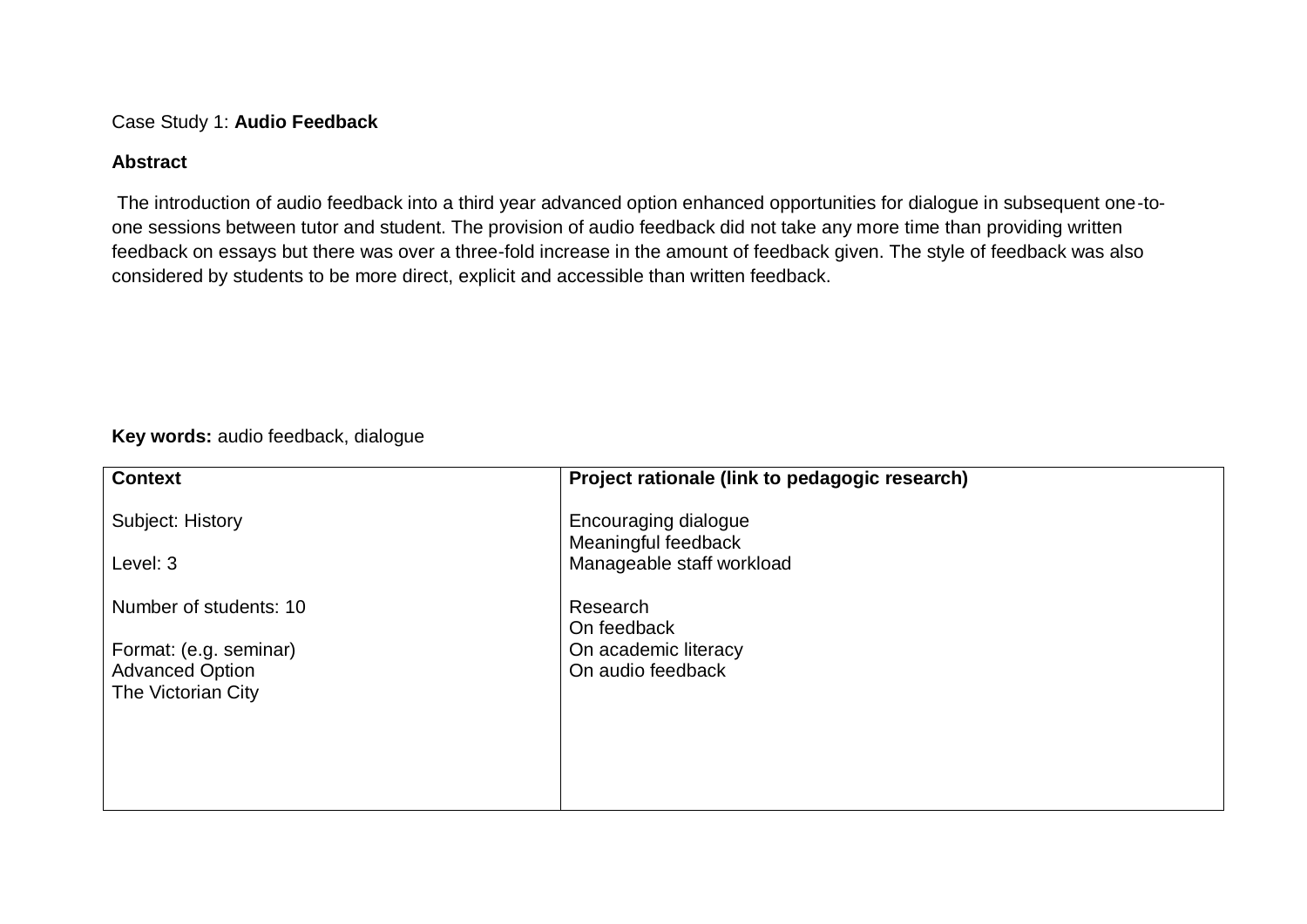## **Initiative outline**

The audio feedback was introduced for level 3 students to enhance formative assessment. Students submit essays electronically in pdf (or other) format and the tutor uses Adobe Acrobat Professional to annotate essays with short audio comments and short written 'post-it' style annotations on ways the essay could be improved.

The essays are returned electronically to the students without the mark, so encouraging the students to listen to/read the feedback in advance of a face-to-face session.

In individual tutorial sessions the students are provided with a mark and encouraged to comment on and further explore the feedback in more detail: discussing the next steps and ways to go forward noted in the audio feedback.

#### **Implementation advice (including resources)**

Adobe Acrobat Professional Computer with microphone (or digital microphone) Screenshot of essay

> classes, specifically in social histories. This has often led to an over simplified vision of class and resulting conflict<sup>1</sup>. This essay will aim to show that the Victorian cities were not a site of class struggle but were instead a place in which class identity was formed and although conflicts arose they did not characterise the city. The class structure in this era changed considerably due to the industrial revolution. It is important however to remember that although there were changes in the structure, the power still lay in the hands of the landed aristocracy. With the growth of the factory there was a creation of both a new bourgeoisie and a manufacturing working class, however conflict that arose between these two classes was mainly focused around the 1832 Reform Act which only enfranchised the people who had property worth over £10. Thompson convincingly argues that this created a boundary that defined the middle classes as separate from the working classes<sup>2</sup>. The bitterness caused by the lack of enfranchisement was however expressed in ideas of nation a theme that will be explored later. Furthermore the Victorian city did not see its self in terms of class but in other forms of identity, and classes would often come together in order to tackle a

specific problem such as the anti-corn laws.  $\left( \bigotimes \right)$   $\left( \bigotimes$ <br>During the Victorian period the growth of the ractory and manufacturing also meant that co-operation was more important than class conflict. Furthermore this kind of growth was specific to certain areas. Manchester was dominated by the cotton trade and Bradford by the textiles industry. The **growth** then of specific trades and process  $\boxed{\bigcirc}$ in cities meant that class formation and their identity depended upon where they lived. As previously mentioned it is important to not oversimplify or to cover the Victorian city with nostalgia. The city was a site of change especially with the industrial revolution, the Reform Acts and the growth of transport links throughout the country. However, the people living in these areas were not all working classes crammed into factories which were controlled by the all powerful bourgeoisie owner. There were many different types of workers, there were groups of artisans, petty bourgeoisie as well as new upper classes who have come from the city who contrasted to the older  $\pi$  (a)  $\theta$ landed aristocracy. Hopefully this essay will demonstrate that the class structure of the Victorian city is too complex for such a broad statement to be made.

I will first explore the middle class in the Victorian city as I believe it is within the expansion and the changes within class boundaries which created the most conflict within the cities. Dennis Smith makes the excellent point that during the Victorian city more emphasis was placed upon more skilled and specific occupations such as being a doctor or being a lawyer. The people who were employed in such jobs became the new petty bourgeoisie, a class within the middle classes<sup>3</sup>. This increased the separation between manual working classes and the more academic and skilled  $\Box$ middle classes. This is further shown in the decline of the artisan class whose numbers reduced due to the growth of the use of machinery. They had little capital behind them and a simple division of labour, at the same time as their living declined

|                                                                           | 2 | Click on Tools, Com<br>Share to access ad<br>features. |        |  |  |
|---------------------------------------------------------------------------|---|--------------------------------------------------------|--------|--|--|
|                                                                           |   |                                                        |        |  |  |
|                                                                           |   |                                                        |        |  |  |
| ● + Sarah 1<br>03/12/2010 12:34:51                                        |   |                                                        | $\Box$ |  |  |
| <del>on the loud speake</del> r :<br>Fr Sarah 1<br>03/12/2010 12:35:49    |   |                                                        | $\Box$ |  |  |
| tighten up some of the expression eg<br>avoid repetition of certain words |   |                                                        |        |  |  |
| h.                                                                        |   |                                                        | h      |  |  |
|                                                                           |   |                                                        |        |  |  |
|                                                                           |   |                                                        |        |  |  |
|                                                                           |   |                                                        |        |  |  |
|                                                                           |   |                                                        |        |  |  |
|                                                                           |   |                                                        |        |  |  |

<sup>&</sup>lt;sup>1</sup> A. Kidd, 'City, class and culture : studies of social policy and cultural production in Victorian Manchester', (Manchester, 1985) p.2<br> $\frac{1}{\sqrt{2}}$  F.M.L. Thompson 'The Rise of Respects Sarah 1 v of Victorian Britain 1830 1900', (London, 1988) p.16 <sup>3</sup> D. Smith, 'Conflict and Compromise: Cl<sub>4</sub> SOUND Clip (84 KB) siety 1830-1914. A comparative study of Birmingham and Sheffield' (London, 1982) p.14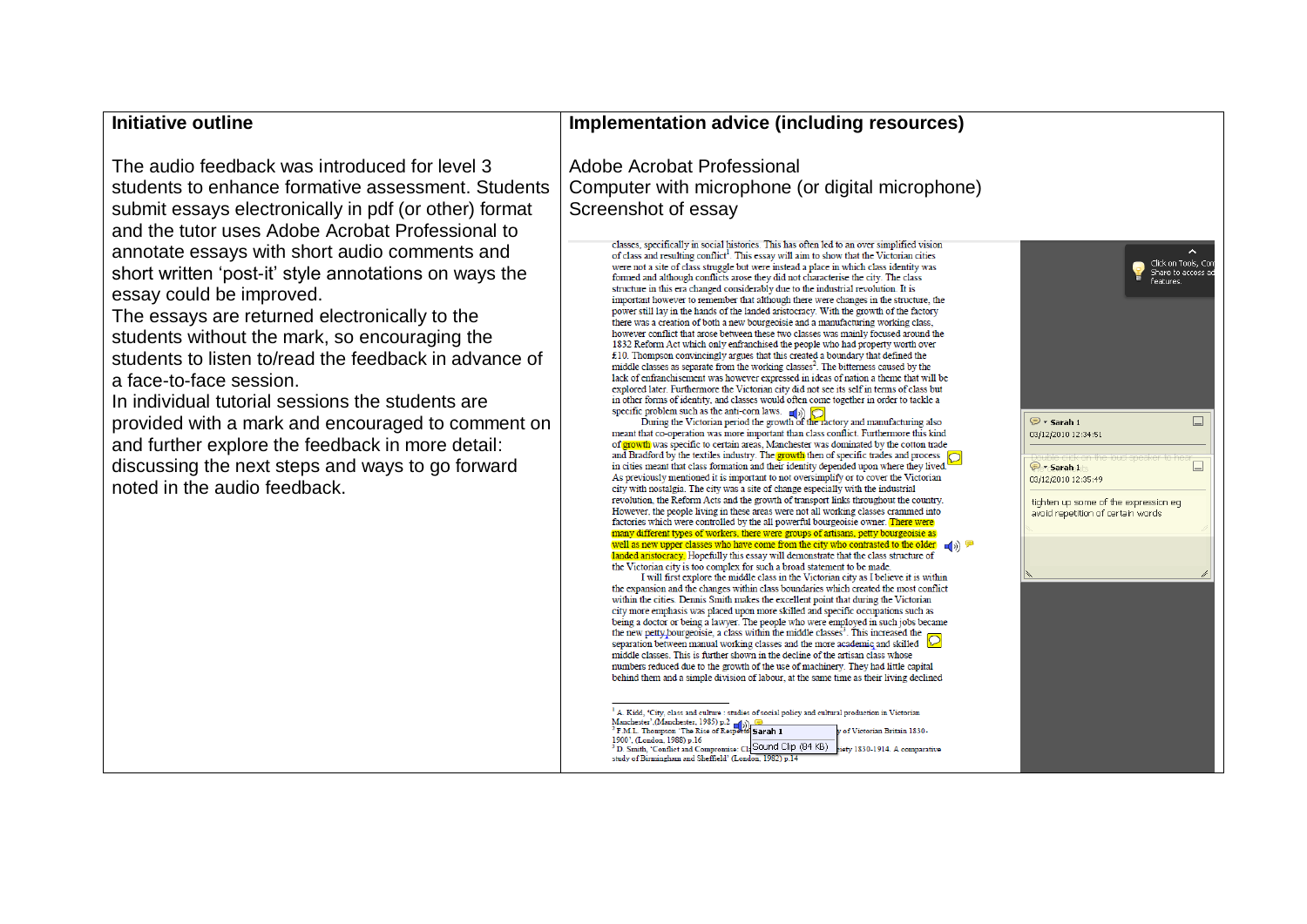## **Benefits for teaching and learning**

Feedback is more personal and accessible and by giving audio feedback in advance of a face-to-face meeting a dialogue is begun between tutor and student.

The technique gives the tutor an opportunity to provide more verbal feedback than written feedback in the same amount of marking time (see below for time analysis completed).

| <b>Task</b>         | <b>Written feedback</b> | <b>Audio feedback</b> |  |
|---------------------|-------------------------|-----------------------|--|
| Reading essay       | 10 minutes              | 10 minutes            |  |
| Reflecting on essay | 5 minutes               | 5 minutes             |  |
| Providing feedback  | 5 minutes               | 5 minutes             |  |
| Amount of feedback  | 400 words               | 1320 words            |  |
| Essay tutorial      | 15 minutes              | 15 minutes            |  |

The length of time and number of words are on **average** and are based on the same marker with the same essays.

Handwriting speed – 20 words per minute (for composition) Typing speed – 19 words per minute (for composition) Speaking speed – 125 words per minute (for presentations)

Tutorials were found to be more productive (previously students often did not understand written feedback and tutorial was spent explaining comments. The verbal feedback is more direct and informal, therefore more dialogue takes place in tutorials) Students were very positive about the verbal feedback because they were able to review it at any stage. It has proved an efficient use of the tutors marking, assessment and tutorial time.